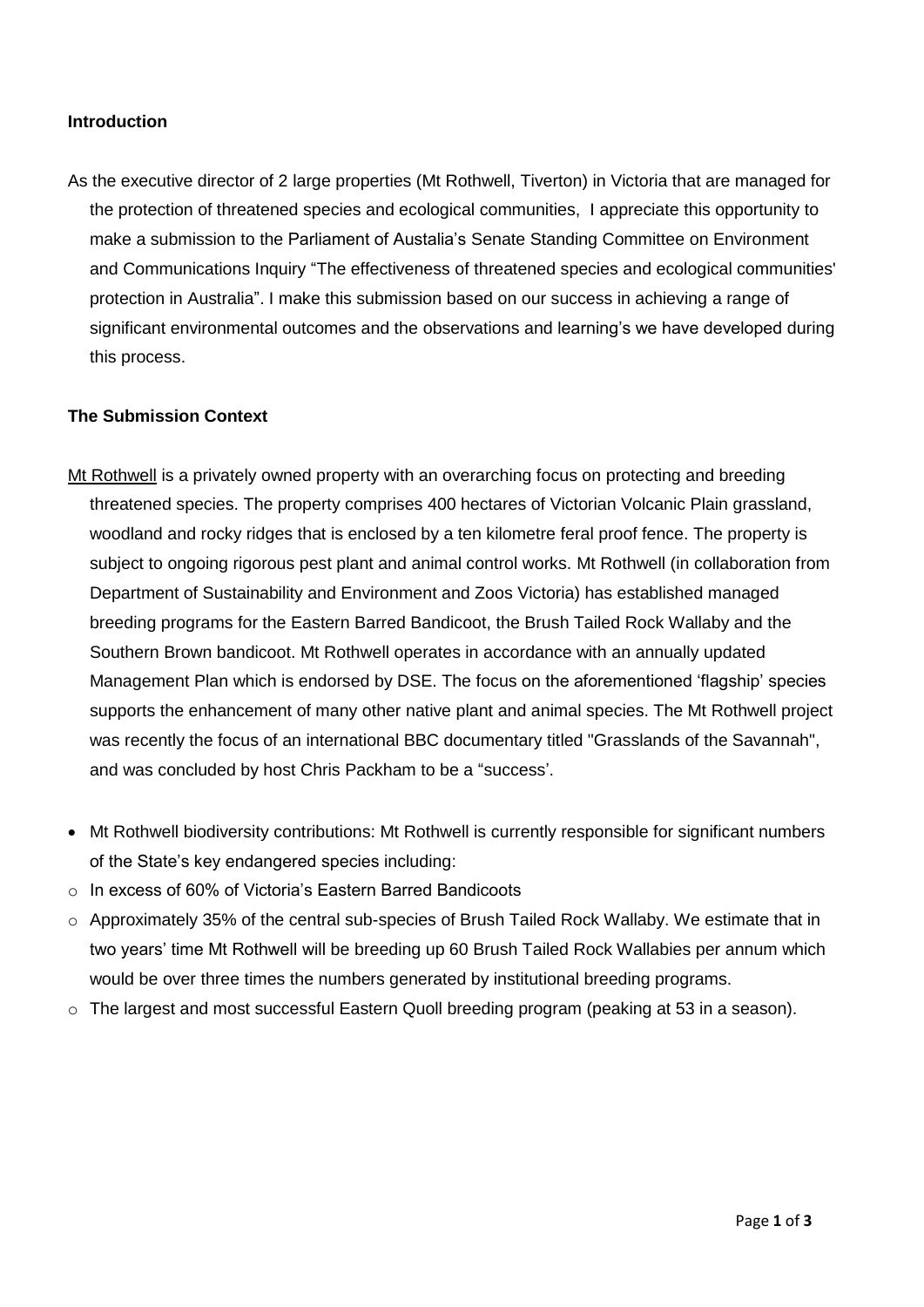Tiverton is an 800 hectare Victorian Volcanic Plains grassland project that is in earlier stages of development than Mt Rothwell. The property hosts many threatened and endangered flora species as well as habitat for a number of bird and mammal species. We have commenced the ecological restoration of this property through weed control and enhancement of native flora. Already we are seeing signs of environmental outcomes as this year Brolgas nested for the first time for example. There is no feral fencing at Tiverton at this stage. Based on the Mt Rothwell success we intend to fence Tiverton in the future (when budget permits) to a significant and required expansion of the habitat (as identified by DSE) for those grassland species most affected by fox and feral cat predation.

## **Key Factors in Mt Rothwell's Success**

- Our evidence is that without the impact of foxes and cats and suitable management of the habitat, native species will generally thrive in these conditions. Furthermore, the native species appear to have significant positive impacts on soil health and therefore weed management (unquantified).
- Another critical factor is the structure of our organisational model to deliver these results cost effectively. The structure is basically a private/public/community partnership model. The private ownership acts as a custodian and ensures effective and quick decisions with a very keen eye on efficiency and costs. Public participation (through collaboration with government departments and zoological institutions) ensures various standards are met and our conservation efforts are aligned with the directions of the State and Federal governments. This also allows us access to grant money to assist with our programs (although on a limited and ad hoc basis?). The community element is developed over time with trust in the structure and processes. This has led to voluntary labour, scientific advice, engineering advice, building assistance etc. All of which assists enormously in cost management but equally importantly provides opportunities for community health outcomes which are recognised to flow from participation in projects like this. The community involvement also acts as a further assurance to us meeting our commitments as this support will be lost without us doing so. These three components are crucial, dependent on each other and provide benefits for each other in that the property owner receives required assistance, the community is able to participate in a 'hands on' way from which they benefit, and the government is involved in the delivery of significant public good outcomes (biodiversity and community health) for minimal cost.
- Mt Rothwell has also been partly funded on the basis of funds that became available through the sale of vegetation credits in Victoria's Bushbroker scheme.